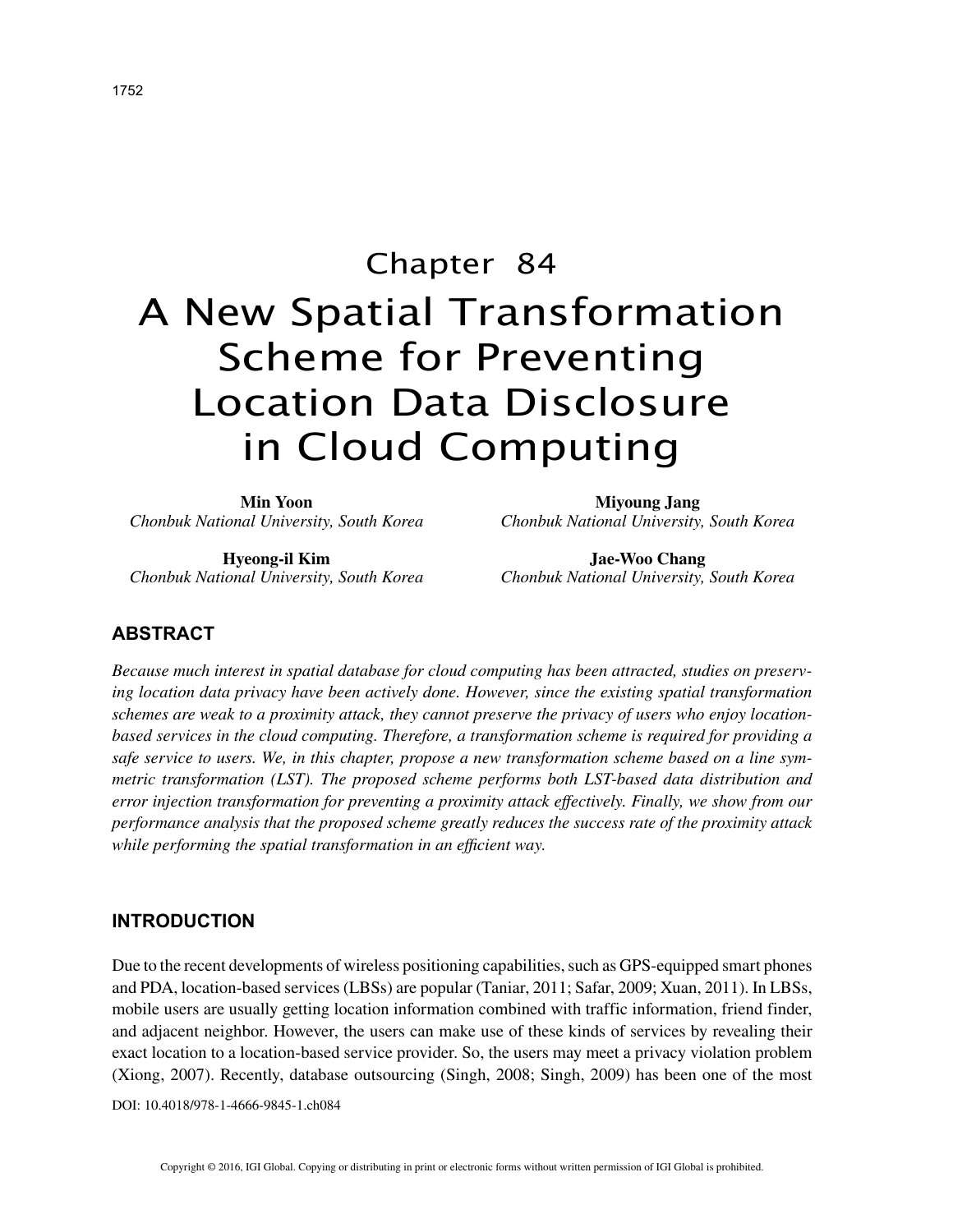popular trends in cloud computing. Due to the rapid advancements in LBSs, the speed of transmitting a terabyte of data over long distance has significantly increased and the amount of information generated in our daily lives has grown rapidly over the past decade. This large amount of information requires sophisticated management systems that are beyond the capabilities of individuals or small business. Thus, database outsourcing boosts up its popularity. Because database is separated from a data owner (DO) in database outsourcing, a service provider (SP) is responsible for data storage and performs query processing for the authorized query issuer. However, because the data owner does not want to disclose the original data to the service provider, privacy issues for the database outsourcing have been actively studied (Xiong, 2007; Qiu, 2008; Yi, 2009; Haber, 2009; Yang, 2009; Sachridis, 2010; Jiang, 2010; Ciriani, 2011; Zhou, 2012; Anil, 2013).

For the sake of data protection from an adversary, there have been few transformation techniques in database outsourcing. However, spatial transformation and distance-based conversion techniques are widely used. The distance-based transformation method basically calculates the distance between the actual spatial data and converts them into the transformed data. The most popular distance-based transformation method is Metric Preserving Transformation (MPT) that is proposed by Yiu (2010; 2012). The method maintains the order of the encryption by using Order Preserving Encryption Scheme (OPES) (Agrawal, 2004). Because this kind of method calculates the distance between the spatial data, an attacker cannot infer the original coordinates from the transformed data. However, MPT includes a large numbers of false matches since it is focusing on the preservation of distance value while performing query processing. In addition, MPT can support only nearest neighbor (NN) queries, while it does not such typical queries as range and k-NN queries. For spatial transformation techniques, Gutscher (2006) first proposed a parallel transformation technique in which data points are transformed based on an axis. If an attacker is able to find out one precise transformed point, he/she can easily reveal other points as well. Secondly, Yiu (2010) proposed a spatial transformation technique that re-distributes the location space. By changing the spatial distribution and using SHA-512 secure hash functions, the spatial transformation techniques can make it impossible to disclose the transformed data. However, they do not protect against a proximity attack which is one of the most important attack models in the outsourced databases.

To solve these problems, we propose a new spatial coordinate transformation technique which redistributes data and inserts some error with the original data. Because the proposed method makes use of line symmetric based transformation, it can effectively protect against proximity attacks. In addition, the proposed method can support both k-NN and range queries. Our contributions can be summarized as follows:

- We present a framework for providing the confidentiality of spatial data that is outsourced to a service provider;
- We provide a proximity attack model for assessing spatial transformation methods and present k-NN and range query processing algorithms for the transformed data;
- We also present an extensive experimental evaluation of our technique by using real data set (e.g., North East USA).

The rest of this paper is organized as follows. In Section 2, we briefly review related works. In Section 3, we discuss typical system architecture for database outsourcing and propose a line symmetric based transformation technique. An empirical evaluation is presented in Section 4. Finally, Section 5 concludes our work with future research direction.